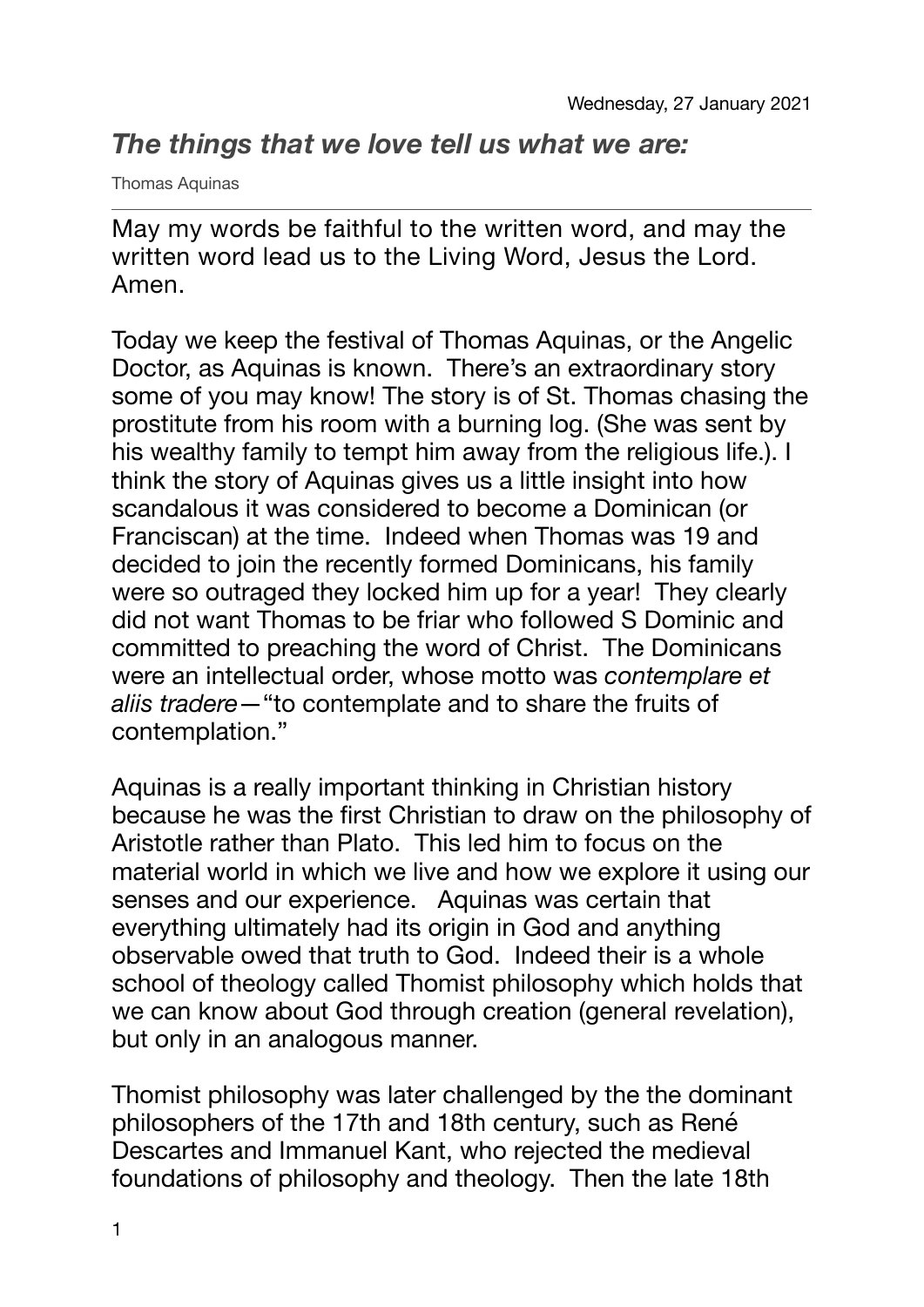Wednesday, 27 January 2021

century school of German idealism, such as the work of Hegel and von Schelling, rejected Aquinas's emphasis on natural creation. There was then a renaissance known as neo-Thomism in the first half of the 20th century, but this was then challenged at the Second Vatican Council. However, it became clear that Thomistic principals could be widely applied to ethics, virtues, spirituality and human rights.

Thomas was also very careful though to be clear about the limits of reason. We like to think that we use logic to examine evidence and are fair in our judgements. However, we are hugely influenced by intuition and unconscious factors. A really interesting example of this is in the work of the social psychologist Jonathan Haidt, who examines these influences. As an example he has proved that if you interview university students about their political opinions and moral concerns they become more conservative if questioned near a water cooler. (The suggestion is that there's a subliminal effect of water's association with purity and cleanliness). Or to put it more simply, we are affected by what is around us.

Aquinas was also vehemently clear that love was at the bottom of everything. As he put it, '*The things that we love tell us what we are*'.

'*The things that we love tell us what we are*'. I think this is a good moment to turn to our Gospel, where we see a parable which is easily misunderstood. If you think back to a time when you've known power cuts and the importance of that flickering candle light, you're beginning to get the right feel.

If you have a candle light and hide it away - no one can see much. And Jesus - the light of the world (Jn 9.5) is asking us to consider what we do with the light of Christ in our lives. Do we hide it away (Rom 13.11-14), or let it shine? (Eph 5.8; 1 Pet 2.9)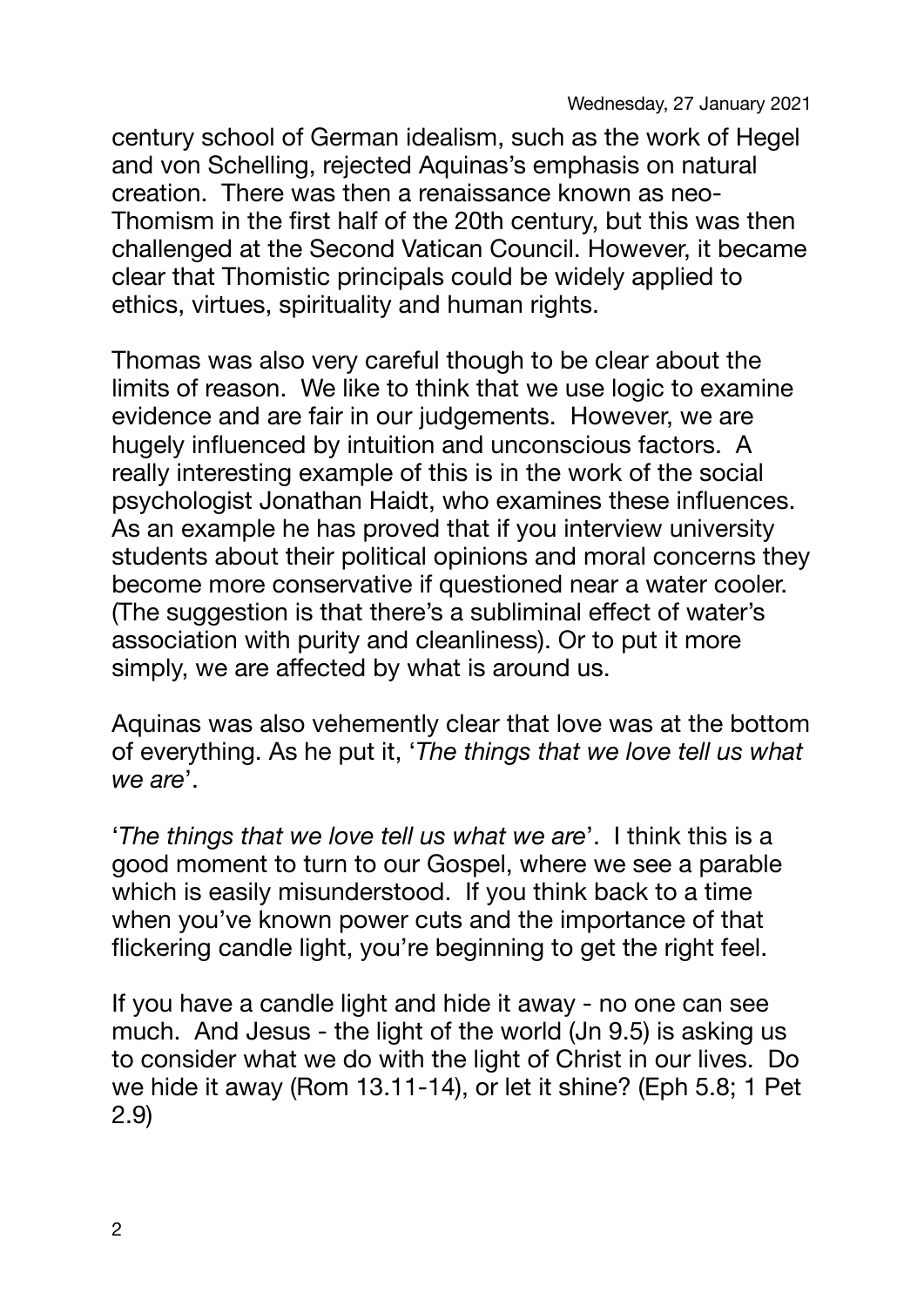In verse 24 we are cautioned to listen to positive voices, we are counselled to pass on truth to others and we are comforted by a precious promise. Like Abraham in Genesis 22 we need to listen for the voice of God and we need to pass it on to others as a river of living water (John 7.48) rather than leaving what we gain to be like a still pond where the truth flows in and nothing ever flows out.

This verse about more being given more is frequently misunderstood. Jesus isn't talking about riches, talents, blessings, or influence. Jesus is talking about insight into the Gospel message.

What Jesus means is that the person who seeks to gain some spiritual insight into what she is saying will have that insight increased by exposure to Jesus' parables, whereas whoever does not listen to Jesus will end up in spiritual ignorance.

This chimes again with Aquinas, who said that humans are wayfarers, beings on the way to God. We are on the way of ascent to God. Sometimes it is narrow, sometimes it is steep and winding. And this is the way of *caritas*—the way of love, or as Thomas says just as often, the way of friendship.

Today we are challenged to consider: What is the image of Jesus that I have within me? And what are the subliminal factors affecting us? Who is Jesus for me and who am I for Jesus? In other words is Jesus a treasurer candle or just a flashlight we dig out from under the stairs when we want something. These are critical questions as we consider 'The things that we love tell us what we are'. Is Jesus kept hidden in our lives? Do we truly seek after the truth of Jesus, as Thomas did.

Finally, when writing, S Thomas said that a preacher must have 3 qualities:

first, stability to keep the preacher form erring from the truth second, clearness so as not to obscure teaching.